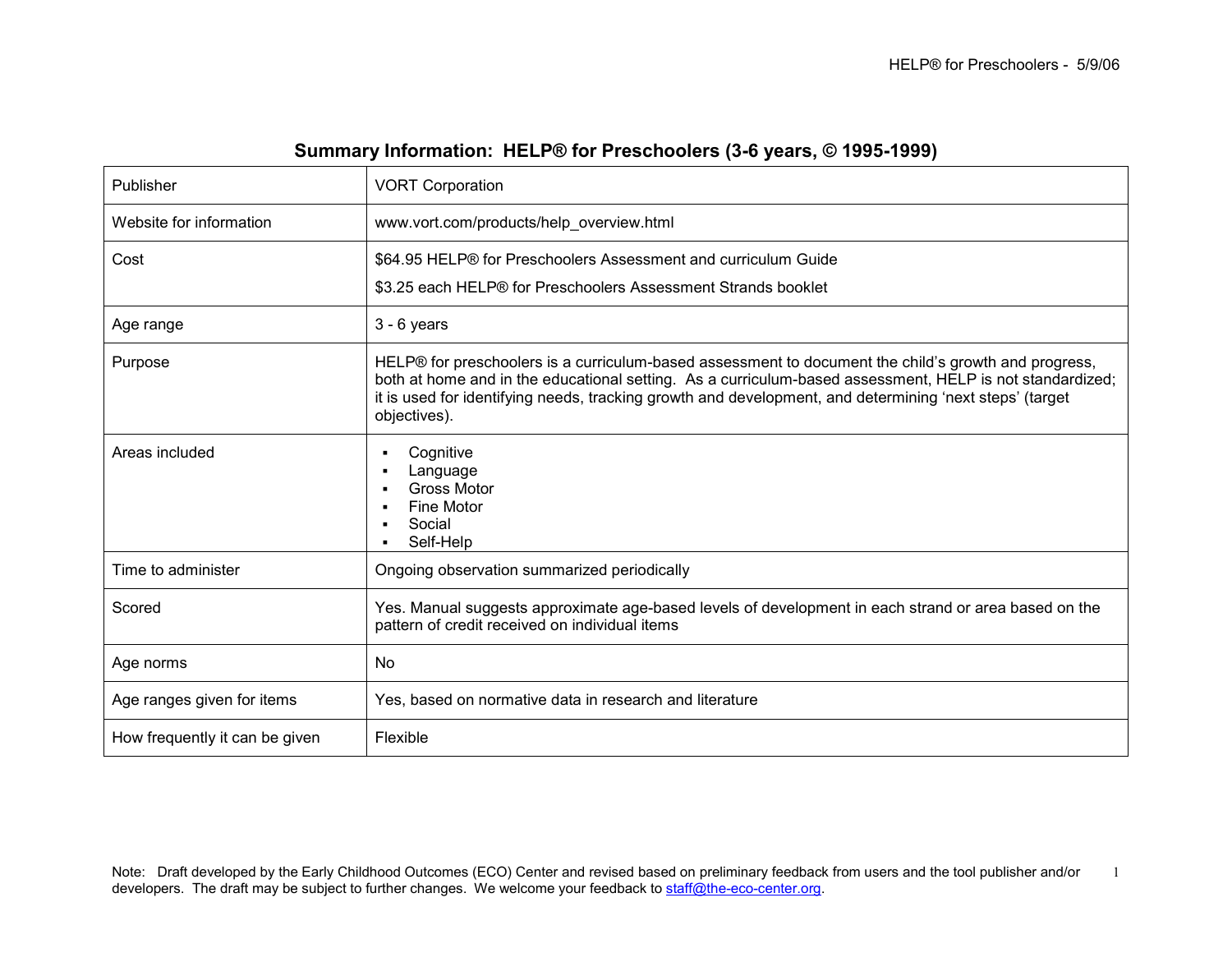# Summary Information (Continued): HELP® for Preschoolers (3-6 years, © 1995-1999)

| Standardized tasks                          | No. Assessment guidelines include general assessment procedures to elicit behaviors or examples of<br>observation opportunities. Each skill/behavior has notes with criteria for assigning credit based on the<br>child's behaviors. Examples of adaptations for children with specific kinds of disabilities or other special<br>needs are included |
|---------------------------------------------|------------------------------------------------------------------------------------------------------------------------------------------------------------------------------------------------------------------------------------------------------------------------------------------------------------------------------------------------------|
| Based on observation in natural<br>settings | Mixed use of directed assessment and informal observation, preferably in multiple settings                                                                                                                                                                                                                                                           |
| Instructions related to parent role         | Encourages parent participation and decision-making in the assessment and introduction to teaching<br>concepts through home-based activities with parents about each skill                                                                                                                                                                           |
| Data provided on reliability                | Not available                                                                                                                                                                                                                                                                                                                                        |
| Data provided on validity                   | Not available                                                                                                                                                                                                                                                                                                                                        |
| Web-based data entry                        | No (under development)                                                                                                                                                                                                                                                                                                                               |
| Electronic scoring                          | No                                                                                                                                                                                                                                                                                                                                                   |
| Other languages                             | Spanish                                                                                                                                                                                                                                                                                                                                              |
| Who administers                             | One or more interdisciplinary pediatric/early childhood specialists (e.g., teacher, nurse, occupational<br>therapist, physical therapist)                                                                                                                                                                                                            |
| Training available through the<br>publisher | Yes                                                                                                                                                                                                                                                                                                                                                  |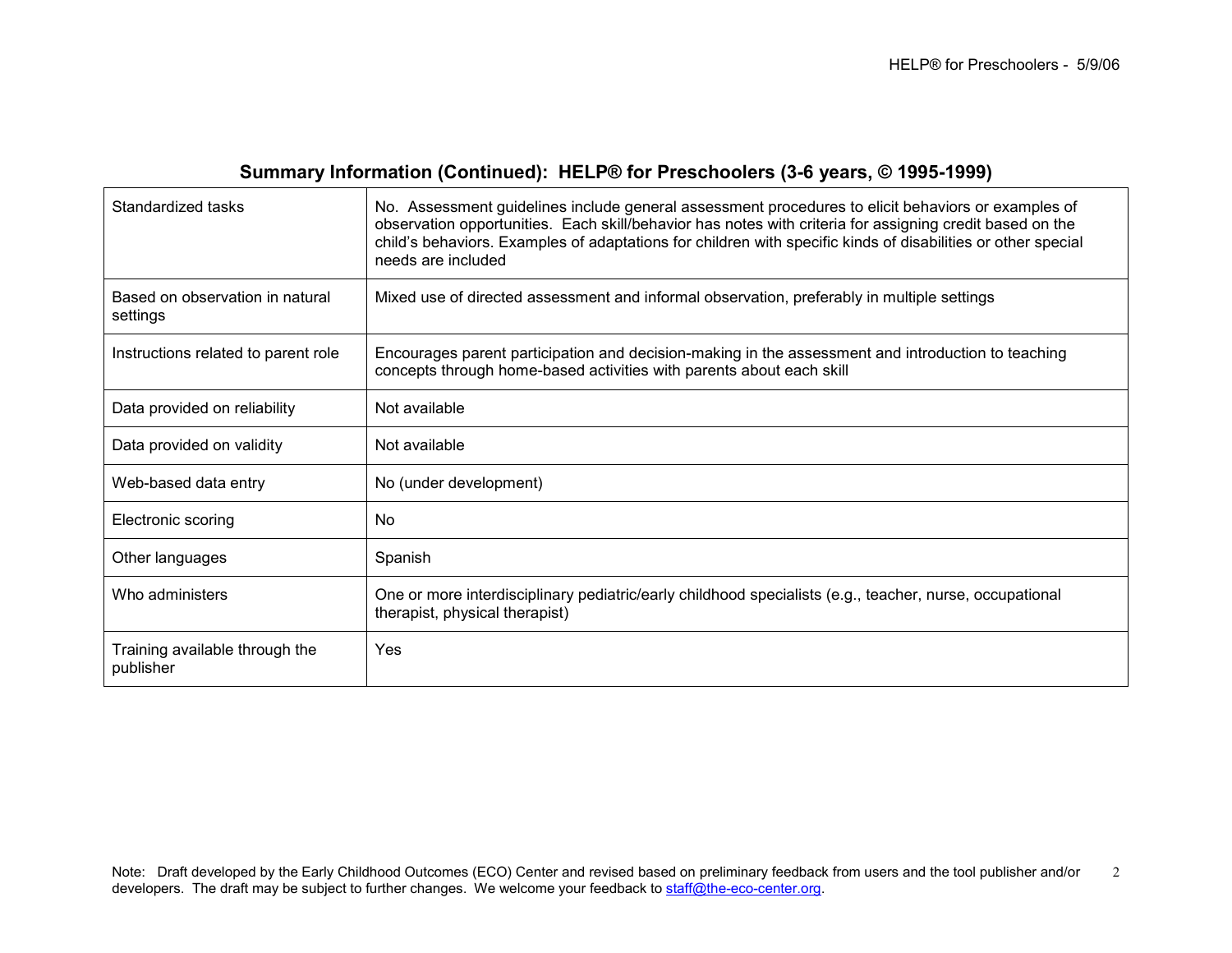### Crosswalk to Early Childhood Outcomes: HELP® for Preschoolers 3-6 years, © 1995-1999)

Note: Numbers reflect the HELP® for Preschoolers Assessment Strands for which there are skills presented for 3-6 year olds. Some numbers in a given sequence are missing if that strand only contained skills relevant to children who are birth to three.

| Outcome 1:                        | <b>Outcome 2:</b>                        | Outcome 3:                                     |
|-----------------------------------|------------------------------------------|------------------------------------------------|
| Has positive social relationships | Acquires and uses knowledge and skills   | Takes appropriate action to meet needs         |
| 2.0 LANGUAGE                      | 1.0 COGNITIVE                            | 1.0 COGNITIVE                                  |
| 2-8 Sign Language Skills**        | 1-4 Problem Solving                      | 1-8 Attention                                  |
|                                   | D. Reasoning                             | 1-11 Writing Skills                            |
| 5.0 SOCIAL                        | Discrimination/Classification<br>$1 - 7$ |                                                |
| 5-1 Attachment/Adaptive Skills    | A. Matching/Sorting                      | 2.0 LANGUAGE                                   |
| 5-4. Responsibilities/Rules       | B.<br>Size                               | 2-8 Sign Language Skills**                     |
| 5-5. Social Interactions and Play | C. Associative                           |                                                |
| 5-6. Social Manners               | Attention<br>$1 - 8$                     | 3.0 GROSS MOTOR                                |
| 5-7. Social Language              | 1-9 Reading Readiness                    | 3-7 Advancing Postural Control*                |
|                                   | 1-10 Math Readiness                      | A. Balance/Standing*                           |
|                                   | 1-11 Writing Skills                      | B. Walking/Running*<br>3-9 Wheelchair Skills** |
|                                   |                                          |                                                |
|                                   | 2.0 LANGUAGE<br>2-1 Receptive Language   | 4.0 FINE MOTOR                                 |
|                                   | A. Understanding Words                   | 4-6 Spatial Perception and Planning*           |
|                                   | 2-2 Following Directions                 | A. Pre-Writing*                                |
|                                   | 2-3 Expressive Vocabulary                | 4-7 Manipulative Prehension*                   |
|                                   | 2-4 Communicating With Others:           | D. Scissors*                                   |
|                                   | B. Verbally                              |                                                |
|                                   | 2-8 Sign Language Skills**               | 5.0 SOCIAL                                     |
|                                   | 2-9 Speechreading Skills**               | 5-8 Personal Welfare/Safety                    |
|                                   |                                          |                                                |
|                                   | 4.0 FINE MOTOR                           | 6.0 SELF-HELP                                  |
|                                   | 4-6 Spatial Perception and Planning*     | 6-2 Independent Clothing                       |
|                                   | A. Pre-Writing*                          | A. Dressing                                    |
|                                   | 4-8 Perceptual Motor: Tactile*           | B. Undressing                                  |
|                                   |                                          | 6-3 Independent Feeding                        |
|                                   | 5.0 SOCIAL                               | A. Eating                                      |
|                                   | 5-2 Development of Self Identification   |                                                |
|                                   |                                          | <b>B.</b> Drinking                             |
|                                   |                                          | 6-5 Grooming                                   |